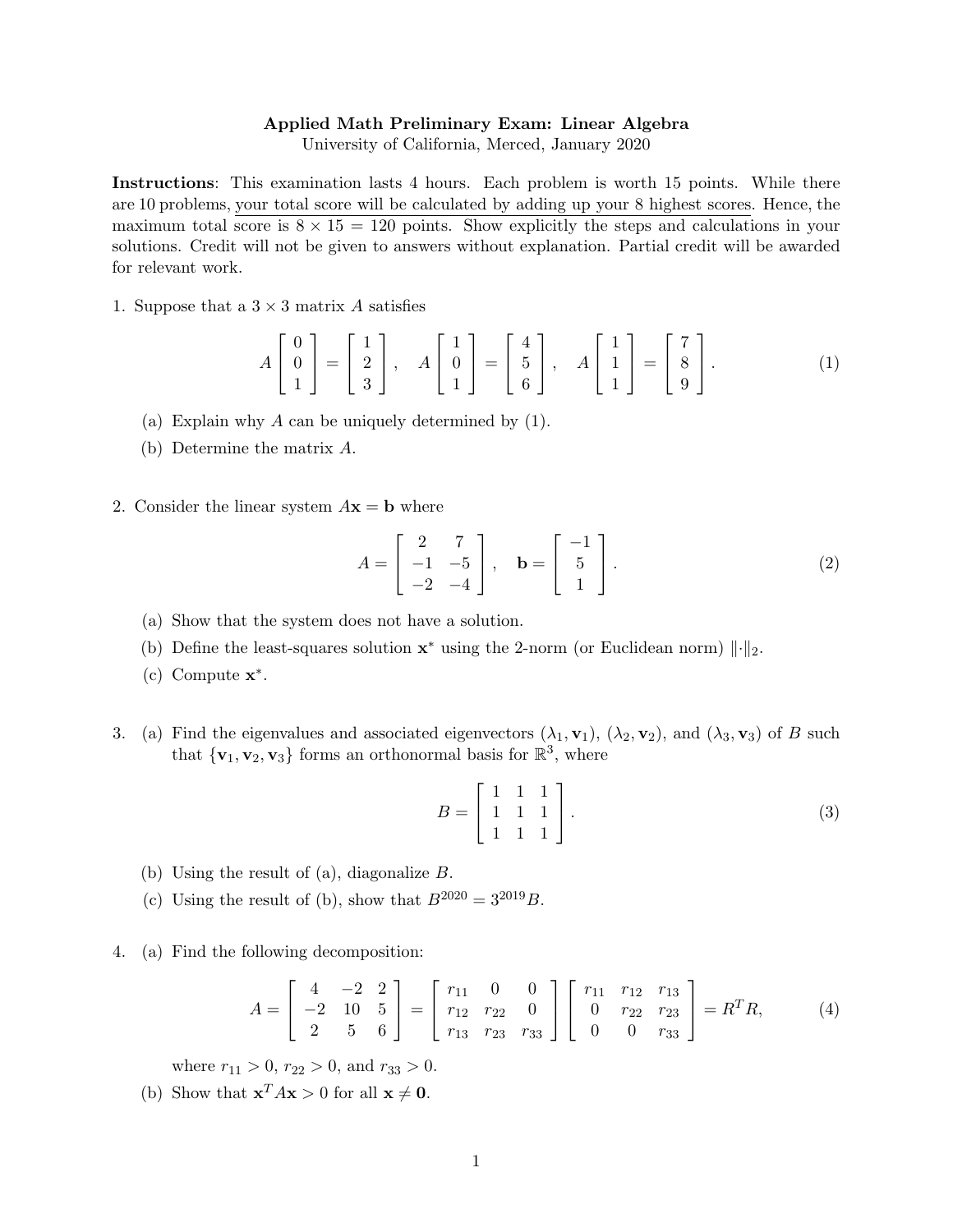5. Suppose that the matrix A has the following decomposition:

$$
A = \begin{bmatrix} -0.22 & -0.79 & 0.42 & 0.40 \\ -0.28 & 0.50 & 0.82 & -0.02 \\ -0.50 & -0.28 & -0.02 & -0.82 \\ -0.79 & 0.22 & -0.40 & 0.42 \end{bmatrix} \begin{bmatrix} 6.44 & 0 & 0 \\ 0 & 2.55 & 0 \\ 0 & 0 & 0 \\ 0 & 0 & 0 \end{bmatrix} \begin{bmatrix} -0.97 & -0.10 & -0.23 \\ 0.18 & -0.93 & -0.33 \\ -0.18 & -0.37 & 0.91 \end{bmatrix}.
$$
 (5)

Briefly answer the following questions:

- (a) What are the size and rank of A?
- (b) What are the eigenvalues of  $A^T A$  and  $A A^T$ ?
- (c) Write down a basis for the null space of A.
- (d) Write down a basis for the null space of  $A<sup>T</sup>$ .
- (e) Write down a basis for the range of A.
- (f) Write down a basis for the range of  $A<sup>T</sup>$ .
- 6. Denote the set of all polynomial functions of degree 2 or less by  $P_2$ .
	- (a) Briefly explain why  $\mathcal{P}_2$  is a linear space.
	- (b) For the inner product

$$
(p,q) = \int_{-1}^{1} p(x)q(x)dx,
$$
\n(6)

show that  $p_0(x) = \frac{1}{\sqrt{2}}$  $\frac{1}{2}$  and  $p_1(x) = \sqrt{\frac{3}{2}}$  $\frac{3}{2}x$  are orthonormal.

- (c) By performing the Gram–Schmidt process starting from the basis  $\{p_0(x), p_1(x), x^2\}$ , find an orthonormal basis of  $\mathcal{P}_2$ .
- 7. (a) Show that the following identity holds for  $k = 1, 2, \ldots$ :

$$
(I + B + B2 + \dots + Bk-1)(I - B) = I - Bk.
$$
 (7)

(b) Assuming its convergence, compute the geometric series  $\sum_{k=0}^{\infty} B^k = I + B + B^2 + \cdots$  for

$$
B = \left[\begin{array}{cc} \frac{1}{2} & \frac{1}{3} \\ \frac{1}{3} & \frac{1}{2} \end{array}\right].\tag{8}
$$

(c) State when the geometric series of a matrix converges.

8. Let  $A, B \in \mathbb{R}^{n \times n}$  and  $\mathbf{x} \in \mathbb{R}^n$ .

- (a) Define the matrix p-norm  $||A||_p$  induced by the vector p-norm  $||\mathbf{x}||_p$ .
- (b) Using the definition you stated in (a), prove that  $||AB||_p \leq ||A||_p||B||_p$ .
- (c) Show that  $||A||_p||A^{-1}||_p \geq 1$ .